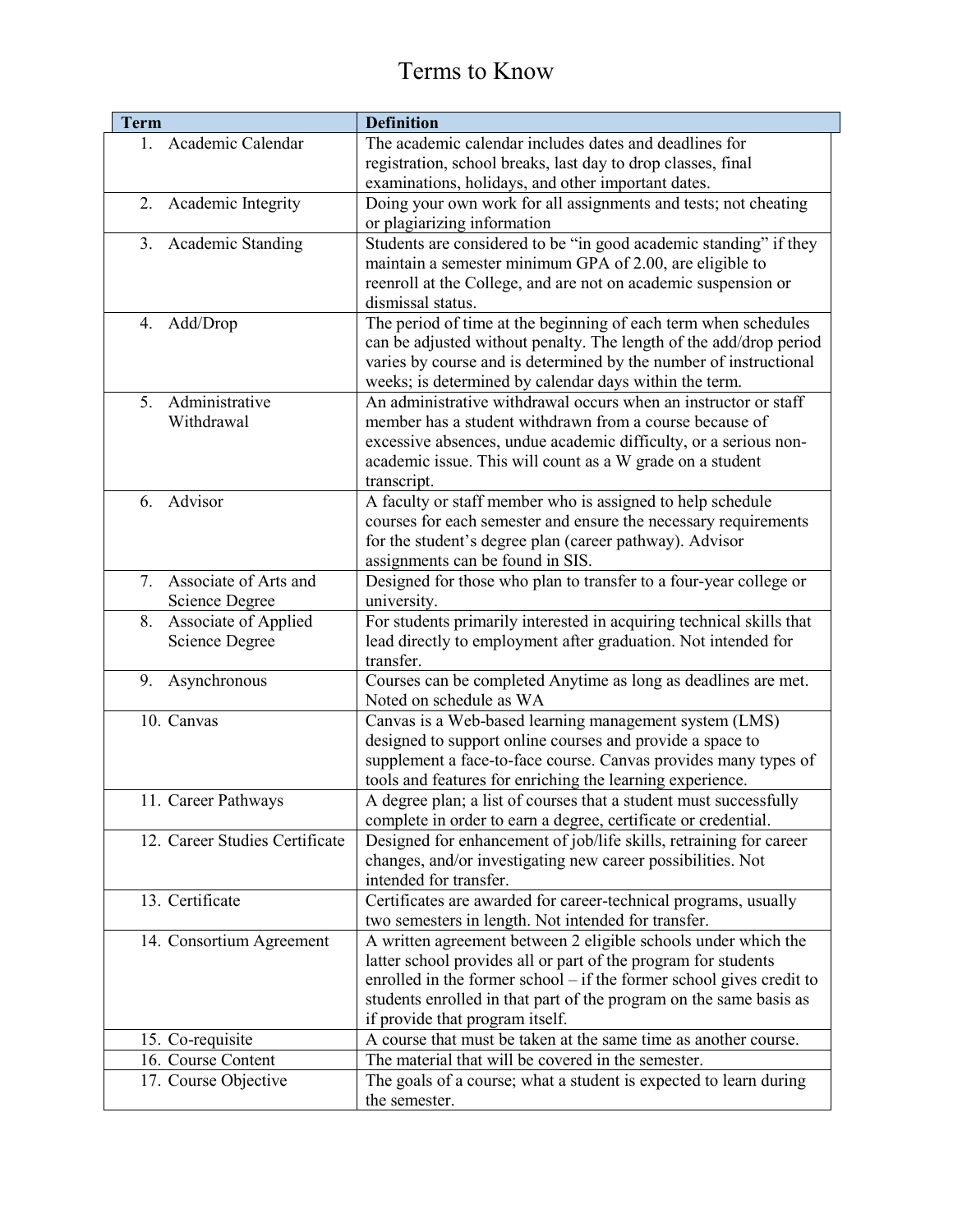| 18. Credit Hour             | The unit of measurement that colleges use to define how often a            |
|-----------------------------|----------------------------------------------------------------------------|
|                             | course meets, how long the course meets, and the amount of                 |
|                             | material covered.                                                          |
| 19. Disability              | States how a student can apply for and receive accommodations              |
| <b>Accommodation Policy</b> | for a documented disability.                                               |
| 20. EMPL ID                 | Student ID, often referred to as <b>EMPLID</b> is the unique               |
|                             | identification number assigned to each MECC student, faculty and           |
|                             | staff through VCCS.                                                        |
| 21. FACA                    |                                                                            |
| 22. FAFSA                   | To apply for federal student aid, such as federal grants, work-            |
|                             | study, and loans, you need to complete the Free Application for            |
|                             | Federal Student Aid (FAFSA). Completing and submitting the                 |
|                             | FAFSA is free and easier than ever, and it gives you access to the         |
|                             | largest source of financial aid to pay for college or career               |
|                             | school. You can complete the FAFSA at www.fafsa.gov. The                   |
|                             | MECC Financial Aid office can assist you with this process.                |
| 23. FERPA                   | (The Family Educational Rights and Privacy Act) A federal law              |
|                             | protects the privacy of student education records.                         |
| 24. FSA ID                  | The FSA ID is a username and password you use to log in to                 |
|                             | certain U.S. Department of Education websites, including                   |
|                             | fafsa.ed.gov, StudentAid.gov, and StudentLoans.gov. The FSA ID             |
|                             | is your legal signature and shouldn't be created or used by anyone         |
|                             | other than you - not even your parent, your child, a school                |
|                             | official, or a loan company representative. You'll use your FSA            |
|                             | ID every year you fill out a Free Application for Federal Student          |
|                             | Aid (FAFSA) form and for the lifetime of your federal student              |
|                             | loans.                                                                     |
| 25. Full-time Student/Part- | Students are considered full-time if they are enrolled in 12 or            |
| Time Student                | more credit hours of course work in a semester or summer term.             |
|                             | Students are considered part-time if they are enrolled in fewer            |
|                             | than 12 credit hours of course work in a semester or summer term.          |
| 26. GPA                     | A number representing the average value of the accumulated final           |
|                             | grades earned in courses over time.                                        |
| 27. Grading Criteria        | The standards by which an assignment is graded.                            |
| 28. Guaranteed Admissions   | The purpose of a Guaranteed Admissions Agreement is to ensure              |
| Agreement (GAA)             | acceptance of MECC graduates to transfer institutions after they           |
|                             | have earned an Associate of Arts & Sciences Degree and in some             |
|                             | cases an Associate of Applied Sciences Degree and have fulfilled           |
|                             | requirements as specified by the transfer institution.                     |
| 29. Hold                    | A 'hold' is placed on a student record to prevent some or all              |
|                             | services to a student. A hold may also be referred to as a 'block'.        |
|                             | Students who have a hold on their account may be unable register           |
|                             | for classes, obtain a copy of their academic transcript, etc.              |
|                             | There are a number of reasons that a hold may be placed on a               |
|                             | student account. Some common reasons include:                              |
|                             | • The student is new to the College and has not met with an                |
|                             | advisor.                                                                   |
|                             | • The student has an outstanding debt to the college, such as              |
|                             | unpaid charges for tuition, fees and/or books or library fines. $\cdot$ An |
|                             |                                                                            |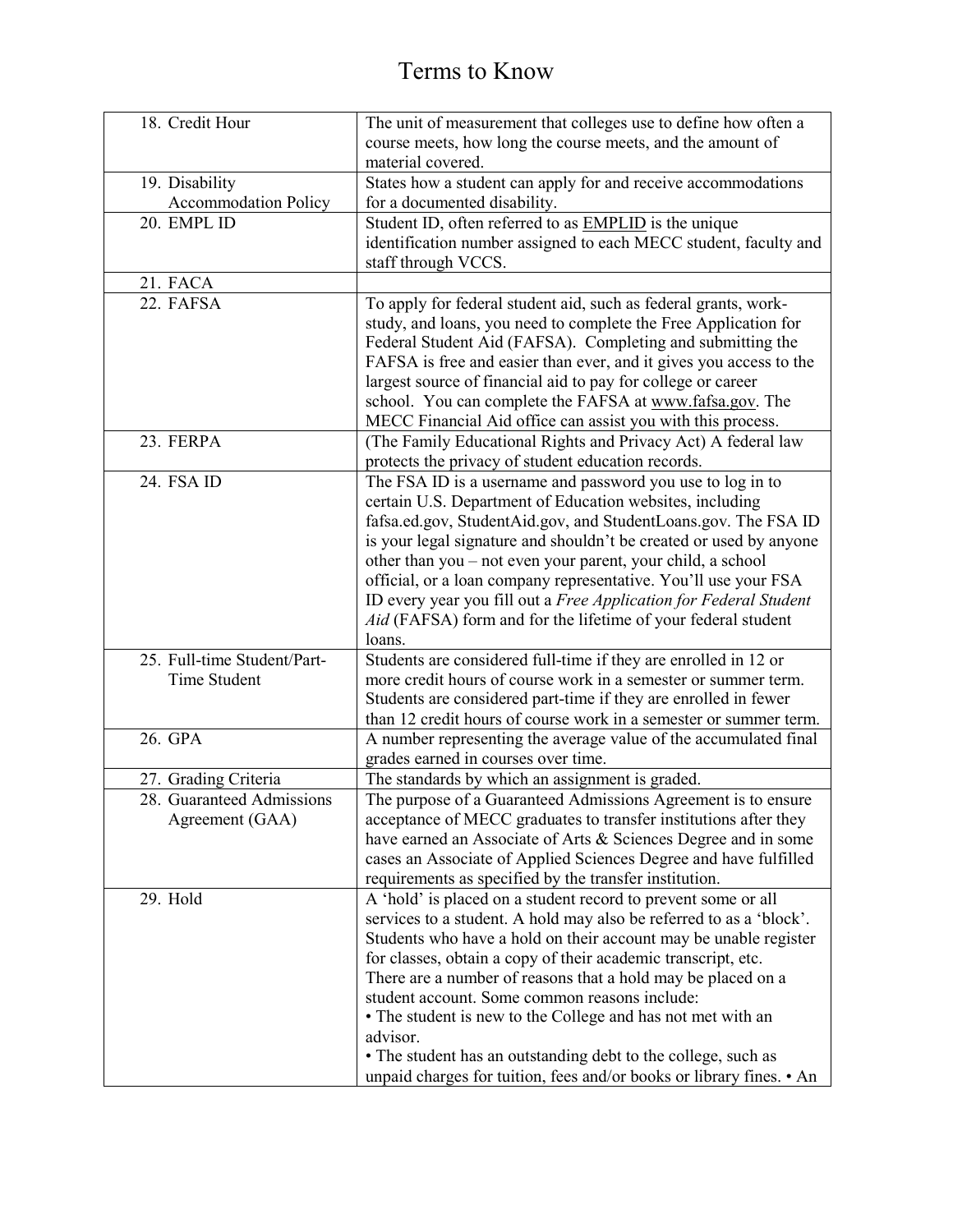|                       | administrative hold has been placed on the student account for        |
|-----------------------|-----------------------------------------------------------------------|
|                       | other reasons.                                                        |
| 30. Hybrid Classes    | Hybrid classes are courses that meet for approximately half of the    |
|                       | time of a traditional class. The other half of the instructional time |
|                       | is replaced with activities, which may include use of technology.     |
| 31. Hy-Flex           | courses can be completed on campus (assigned day/time and             |
|                       | classroom will show on schedule); via Zoom; or as an                  |
|                       | asynchronous course.                                                  |
|                       | Hy-Flex classes are Flexible (whichever method works for you)         |
|                       | Noted on schedule as F(number) in section area.                       |
| 32. Incomplete        | The "I" grade is to be used only for verifiable unavoidable reasons   |
|                       | that a student is unable to complete a course within the normal       |
|                       | course time. Eligibility for an "I" can be found in the College       |
|                       | Catalog.                                                              |
| 33. Loan              | Loans are borrowed money that must be repaid.                         |
| 34. MyMECC            | A web portal that allows students to access Canvas, the Student       |
|                       | Information System, student e-mail, library services, and other       |
|                       | student resources from one location using one login.                  |
| 35. Online Classes    | In this mode of instruction, all coursework and interactions with     |
|                       | the instructor and classmates are completed online.                   |
| 36. Orientation (FOX) | Freshman Orientation eXperience, a mandatory seminar, designed        |
|                       | to provide critical information to first time MECC students to ease   |
|                       | transition into college.                                              |
| 37. Pell              | Federal Pell Grants are awarded to eligible undergraduate students    |
|                       | who have not earned a bachelor's or a professional degree.            |
|                       | Eligibility is primarily based on the Expected Family Contribution    |
|                       | (EFC) from the Student Aid Report (SAR), but is also affected by      |
|                       | enrollment status. The EFC must be 5711 or less.                      |
| 38. Prerequisite      | A course that must be taken before a student can take another         |
|                       | course.                                                               |
| 39. QEP               | The Quality Enhancement Plan (QEP) describes a carefully              |
|                       | designed and focused course of action that addresses a well-          |
|                       | defined topic or issue(s) related to enhancing student learning or    |
|                       | student success.                                                      |
| 40. Register/Enroll   | This is a procedure by which students choose classes each             |
|                       | semester. It also includes the assessment and collection of fees.     |
| 41. SAP               | Satisfactory Academic Progress Appeal. A required measurement         |
|                       | of a student's academic progress toward their academic goal.          |
|                       | Progress must be measured by both grade-based (qualitative) and       |
|                       | time/pace of completion (quantitative) standards. For programs        |
|                       | lasting one year or less, SAP must be assessed at the end of each     |
|                       | payment period. For programs lasting more than one year, SAP          |
|                       | must be assessed annually (corresponding with the end of the          |
|                       | payment period.) SAP must be measured cumulatively.                   |
| 42. SIS               | The Student Information System allows students to complete tasks      |
|                       | such as registering for classes, paying tuition/fees, accessing       |
|                       | personal information, viewing financial aid, viewing final grades,    |
|                       | viewing/printing unofficial transcripts, monitoring degree            |
|                       | progression, and viewing student account information.                 |